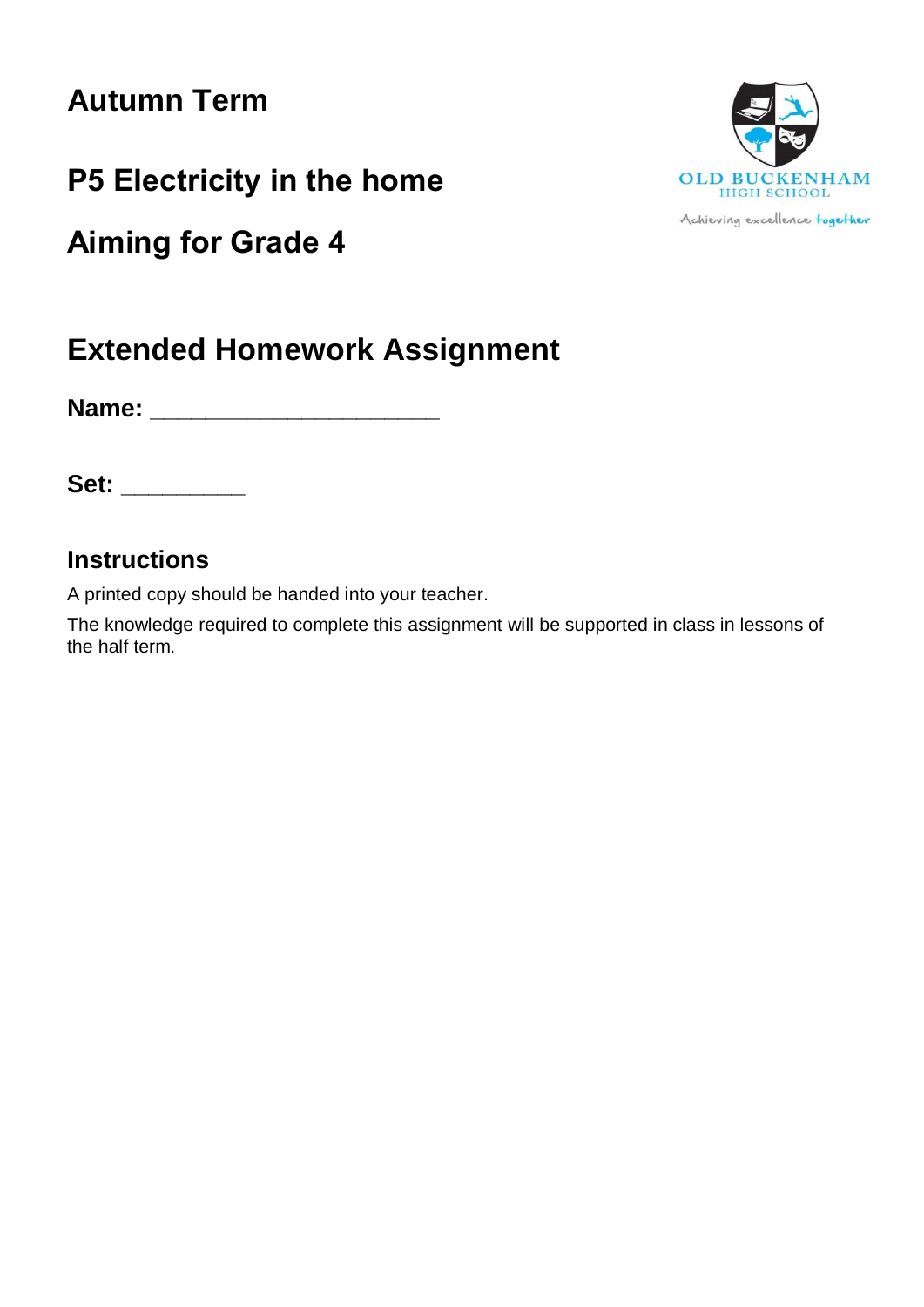#### **Worked example 1**

Calculate the potential difference across a lamp and the power of the lamp if the lamp has a resistance of 15  $\Omega$  and the current through it is 0.1 A.

**Step 1**: Write down what you know.

resistance =  $15 \Omega$ current  $= 0.1 A$ 

**Step 2**: Calculate the potential difference.

potential difference  $V(V) =$  current  $I(A) \times$  resistance  $R(Ω)$ 

$$
= 0.1 A \times 15 \Omega
$$

$$
= 1.5 V
$$

**Step 3**: Calculate the power.

power supplied  $P(W)$  = current  $I(A) \times$  potential difference  $V(V)$ 

$$
= 0.1 A \times 1.5 V
$$

$$
= 0.15 W
$$

## **Worked example 2**

Calculate the energy transferred by a lamp with a power of 100 W in 2 hours and the number of units of electricity added to your electricity bill in that time.

**Step 1**: Write down what you know.

power  $= 100W$ time  $= 2$  hours  $= 2 h \times 3600$  s/h  $= 7200$  s

**Step 2: Calculate the energy transferred.** 

energy transferred  $E(J) = power P(W) \times time t(s)$ 

 $= 100 W \times 7200 s$ 

 $= 720000$  J (2 significant figures)

**Step 3: Convert power to kW and time to hours.** 

power  $= 100 W = 0.1$  kW  $time = 2 hours$ 

**Step 4**: Calculate number of kWh (units).

number of units = power (kW)  $\times$  time (h)  $= 0.1$  kW  $\times$  2 h  $= 0.2$  kWh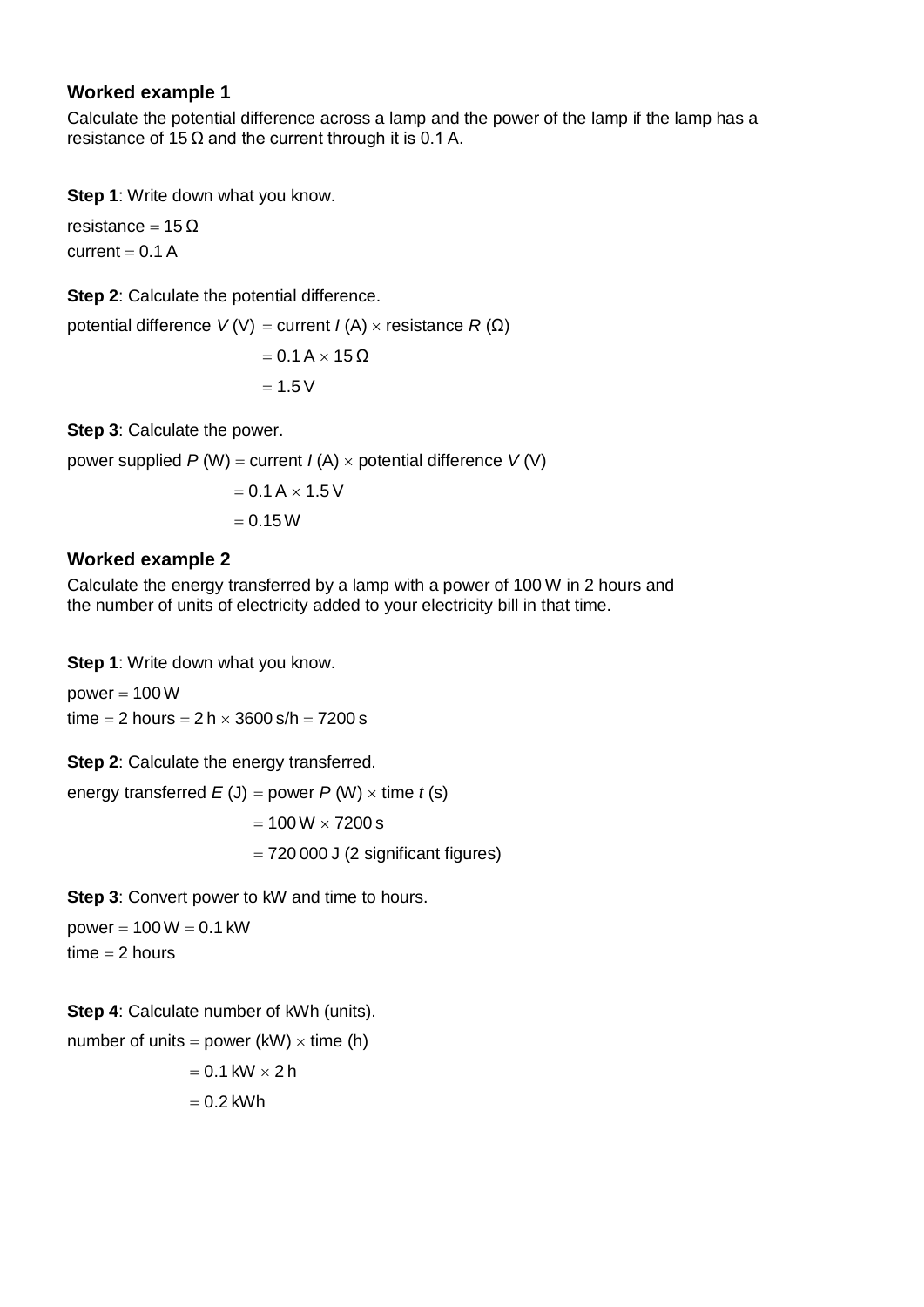# **Tasks**

#### **Mains electricity and electrical safety**

You are going to write a leaflet about electrical safety for primary school students. The leaflet should contain the following information:

- why mains electricity is dangerous
- what is behind an electrical socket
- what is inside a plug
- how an earth wire protects them
- how a fuse protects an appliance
- what a circuit breaker is and how it works
- why plugs and a lot of appliances in the home have a plastic case.

You should include diagrams where possible, and a short quiz at the end for them to test what they have learnt.

#### **Power, current, energy, and fuses**

All the electrical appliances in your home have a power rating. This means that a certain amount of charge will flow through them in a given time. If the appliance has a plug, then the plug will contain a fuse.

Complete the table by:

- **A** calculating the power using the potential difference and current (see worked example 1)
- **B** writing down the fuse required by each device (fuses available are: 3A, 5A, and 13A).

| <b>Appliance</b> | <b>Potential difference</b><br>in V | <b>Current</b><br>in A | <b>Power</b><br>in W | <b>Fuse needed</b><br>in A |
|------------------|-------------------------------------|------------------------|----------------------|----------------------------|
| kettle           | 230                                 | 8.7                    |                      |                            |
| hair drier       | 230                                 | 6.5                    |                      |                            |
| microwave oven   | 230                                 | 3.5                    |                      |                            |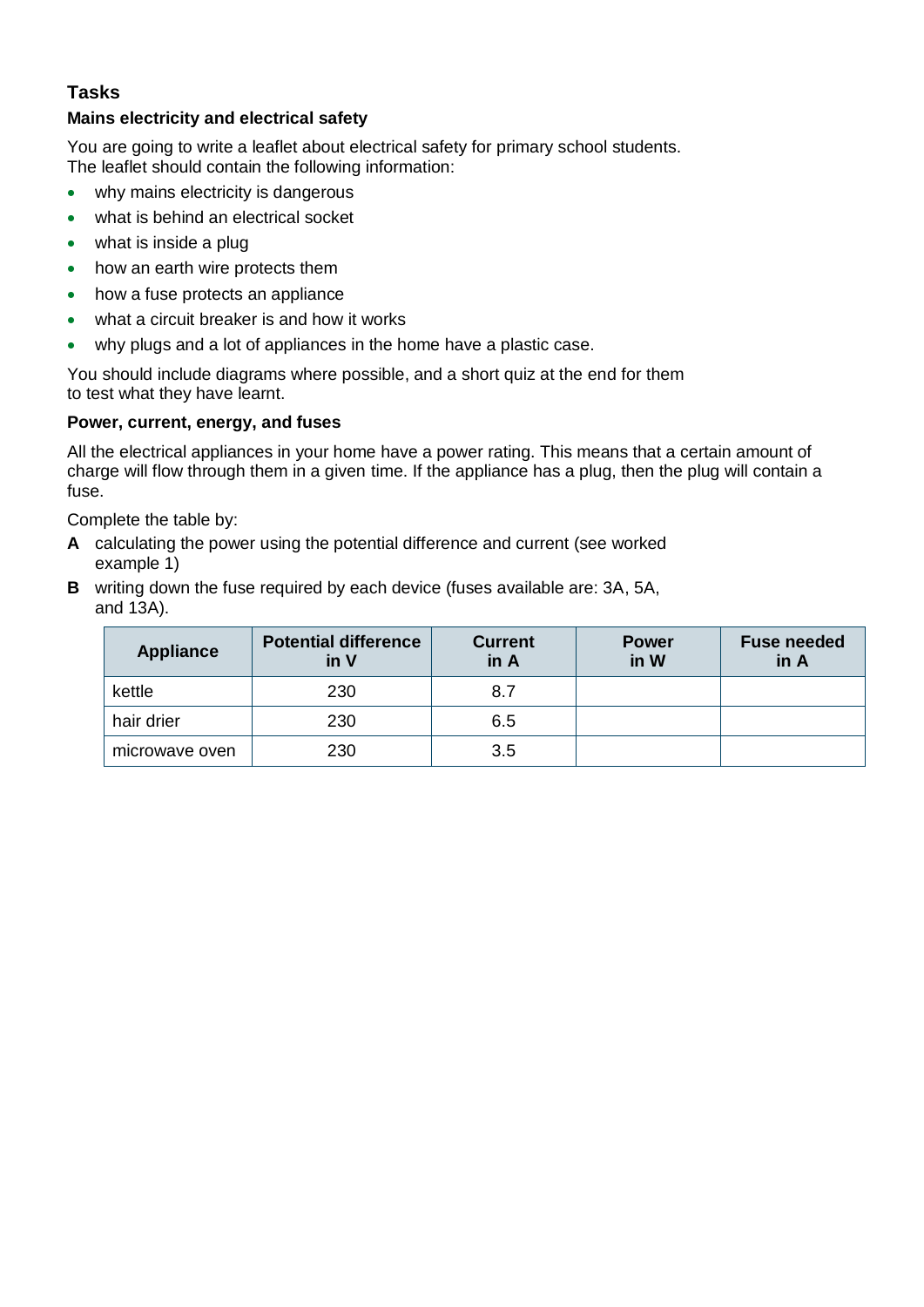#### **Appliances, cost, and efficiency**

In your home, electrical devices transfer energy to do jobs that you need to do – such as dry your hair or clothes, provide entertainment, or cook food. Through your electricity bill, you pay for these jobs to be done.

Here is a list of some of the appliances that you use, and an estimate of how long you might use them for in a day.

You can work out the number of units of energy (in kWh) consumed by each device if you know the device's power rating (in kW), and the time the device runs for (in hours). Complete the table:

| <b>Appliance</b>      | <b>Power</b> | Time in h | Power in kW | Units in kWh |
|-----------------------|--------------|-----------|-------------|--------------|
| iron                  | 1.1 kW       | 2         | 1.1         |              |
| washing machine       | 500W         |           | 0.5         |              |
| vacuum cleaner        | 500W         | 0.5       | 0.5         |              |
| TV                    | 100W         | 4         | 0.1         |              |
| laptop                | 40W          | 4         | 0.04        |              |
| low-energy light bulb | 11W          | 12        | 0.011       |              |

### **Questions**

#### **Mains electricity and electrical safety**

**1** Complete these sentences by circling the correct word(s):

|   | Direct current, like the current from a battery / the mains, is current that<br>a<br>flows backwards and forwards / in one direction.      | (2 marks) |
|---|--------------------------------------------------------------------------------------------------------------------------------------------|-----------|
|   | Alternating current, like the current from a battery / the mains, is current<br>b<br>that flows backwards and forwards / in one direction. | (2 marks) |
|   | Compare a fuse and a circuit breaker.                                                                                                      |           |
|   |                                                                                                                                            |           |
|   |                                                                                                                                            | (3 marks) |
| 3 | Suggest one safety difference between a kettle with a metal case and a kettle<br>with a plastic case.                                      |           |
|   |                                                                                                                                            |           |
|   |                                                                                                                                            | (1 mark)  |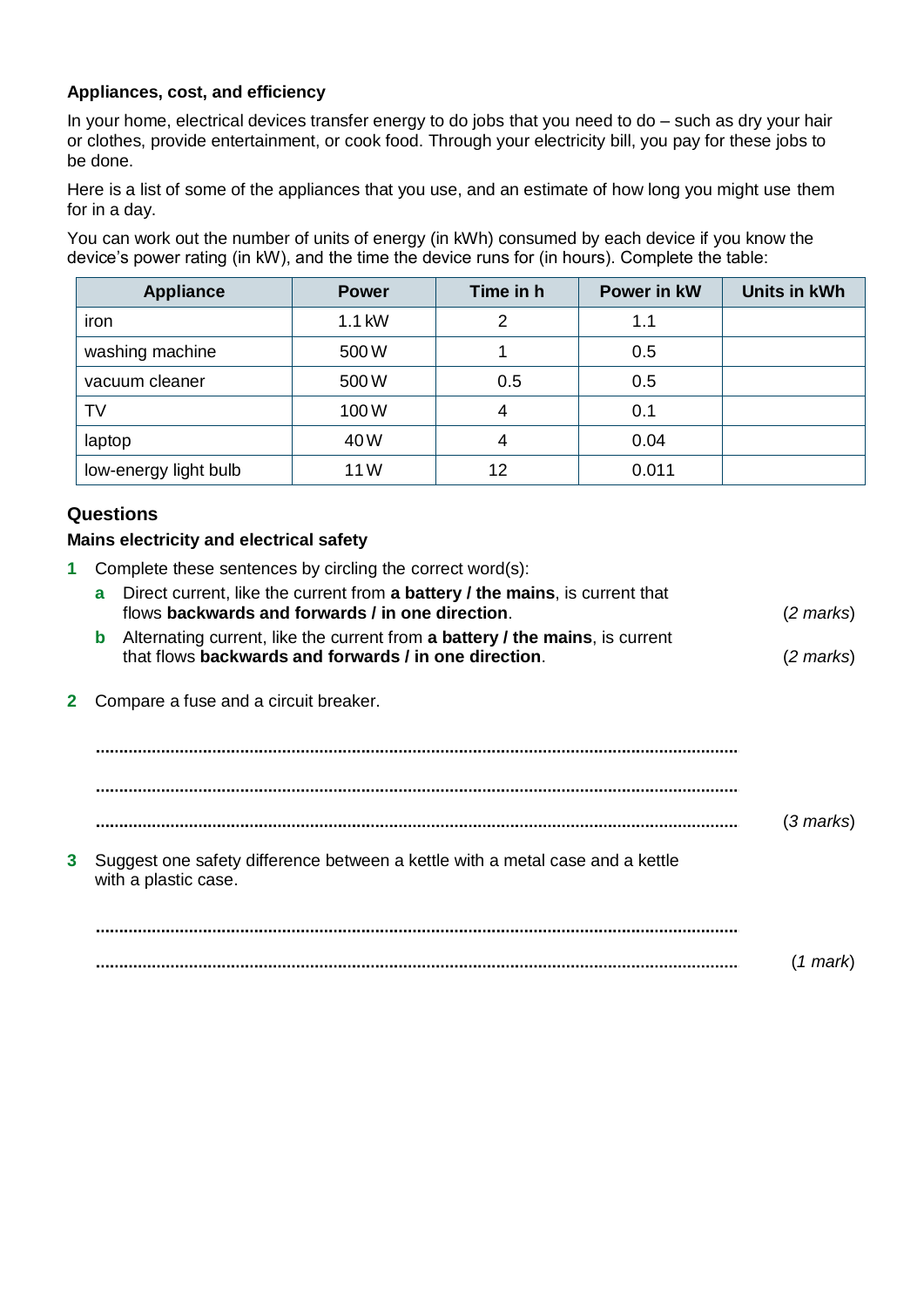#### **Power, current, energy, and fuses**

**4** Complete the table with the values of potential difference and resistance. (*2 marks*) Remember, there are 1000 mA in 1 A, and 1000  $\Omega$  in 1 k $\Omega$ .

| <b>Current</b> | <b>Resistance</b> | <b>Potential difference</b><br>in V | <b>Power</b><br>in W |
|----------------|-------------------|-------------------------------------|----------------------|
| 1 A            | 1 $\Omega$        |                                     |                      |
| 2A             | $0.1 \Omega$      |                                     |                      |
| 100 mA         | $10\Omega$        |                                     |                      |
| ЗA             | 1 kO              |                                     |                      |

#### **5** Another equation for power is:

power  $P(N) = (current *I*(A))^2 \times resistance *R*(Ω)$ 

Think about the method that you used to fill in each row of the table to explain why this equation is true.

(*2 marks*) **6 a** Calculate the energy transferred by a 10 kW oven that cooks a chicken in 2 hours. (*2 marks*) **b** Write down the energy transferred by 1 C of charge if the oven works on a potential difference of 230 V. (*1 mark*) **Appliances, cost, and efficiency 7** Explain why the efficiency of an appliance is always less than 100%. (*2 marks*)